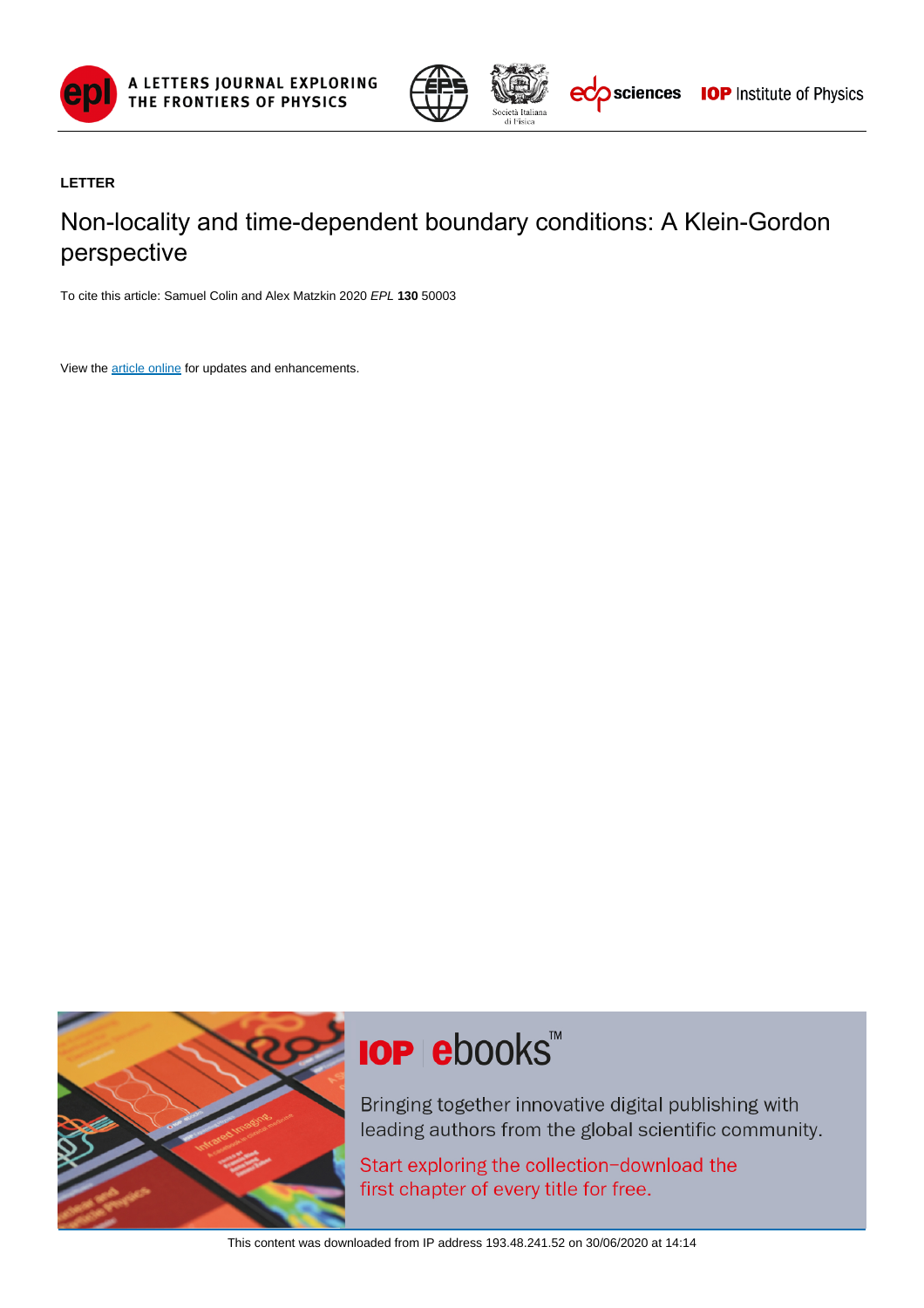

## **Non-locality and time-dependent boundary conditions: A Klein-Gordon perspective**

Samuel Colin and Alex Matzkin

Laboratoire de Physique Théorique et Modélisation, CNRS Unité 8089, CY Cergy Paris Université 95302 Cergy-Pontoise cedex, France

received 11 February 2020; accepted in final form 12 June 2020 published online 26 June 2020

PACS 03.65.-w – Quantum mechanics

PACS 03.65.Pm – Relativistic wave equations

PACS 03.65.Ud – Entanglement and quantum non-locality (e.g., EPR paradox, Bell's inequalities, GHZ states, etc.)

**Abstract** – The dynamics of a particle in an expanding cavity is investigated in the Klein-Gordon framework in a regime in which the single-particle picture remains valid. The cavity expansion represents a time-dependent boundary condition for the relativistic wave function. We show that this expansion induces a non-local effect on the current density throughout the cavity. Our results indicate that a relativistic treatment still contains apparently spurious effects traditionally associated with the unbounded velocities inherent in non-relativistic solutions obtained from the Schrödinger equation. Possible reasons for this behaviour are discussed.

Copyright  $\odot$  EPLA, 2020

**Introduction. –** Every prediction we can make in a quantum system is encoded in the quantum state, which is generally not localized, but extended over all the available space. The quantum state evolves deterministically by way of an evolution equation: the Schrödinger equation in non-relativistic quantum mechanics, the Klein-Gordon or Dirac equations in single-particle relativistic quantum mechanics. Because the quantum state is extended all over space, it has features that link together instantaneously properties in different regions of space. However this nonlocality cannot be used to communicate. If signaling were possible, we could communicate with the future and modify the past. It turns out, however, that the Schrödinger equation displays in some cases signaling [1,2]. This is not necessarily worrying because, the Schrödinger equation being non-relativistic, there is no bound on the velocity associated with its solutions. But sometimes it is not obvious to assert whether this form of signaling is an artifact (employing a non-relativistic equation), or is a genuine feature of quantum non-locality.

A concrete example was investigated in [3] where the authors considered the case of a non-relativistic particle placed in a one-dimensional cavity whose right wall can be set in uniform motion. This system —an infinite well with a moving wall— has often been suspected of displaying some form of single-particle non-locality [4–7] and has very recently been found to be relevant in atomic [8,9] or

neutron [10] spectroscopy. Assume a particle is prepared in a given state of a cavity for which the right wall can either be static or in motion (the cavity is then in expansion). At  $t = 0$ , the length of the cavity is  $L(t = 0) = L_0$ . The current  $j(t, x)$  at  $x = \epsilon$ , where  $\epsilon$  lies near the left wall (the side opposite to the wall that is allowed to move) will be different in both cases. As shown in [3], the current can in principle be measured by performing a weak measurement (as will be recalled below). It was found that the current value is non-local, in the sense that the current difference  $\Delta j$  between both cases obeys  $\Delta j(t, \epsilon) \neq 0$ for  $t < \frac{|L_0 - \epsilon|}{c}$ , where c is the light velocity. This can lead to a protocol based on monitoring the current by which it is possible to send information faster-than-light. However, the results reported in [3] were obtained with solutions of the Schrödinger equation. Indeed, solutions of the Schrödinger equation with a moving wall have been known analytically for some time for specific wall motions [11,12]. But since the Schrödinger equation is non-relativistic, any expansion over the energy eigenstates will formally include states associated with arbitrarily high energies, corresponding to supraluminal velocities. The question is therefore whether the supraluminal results constitute an artifact of the description of the system by the Schrödinger equation.

The goal of the present article is precisely to answer this question by investigating the same system in a relativistic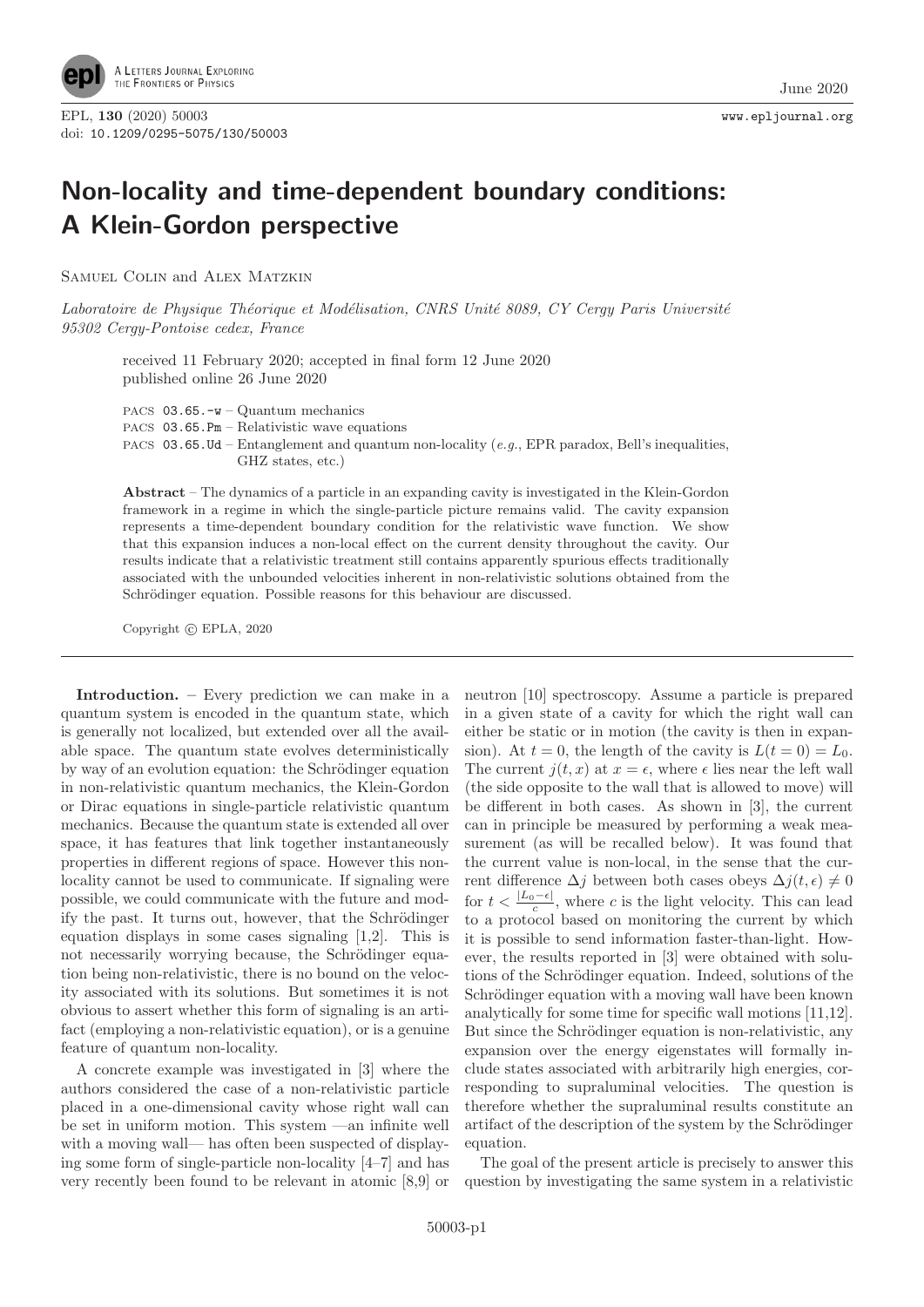setting based on the Klein-Gordon (KG) equation. We will rely on the solutions of the KG equation for a particle inside a uniformly expanding cavity that were recently obtained [13–15]. Note that several properties of singleparticle relativistic wave equations have been investigated recently [16–19]. As is well known, the KG equation is not free of interpretation problems, but we will consider a regime in which these problems do not appear.

The structure of the paper is as follows. We first recall the solutions for the KG equation with a boundary condition expanding linearly in time that were obtained recently [13–15]. We also derive expressions for the current density. We show that the relativistic wave functions and current density reduce to the non-relativistic solutions used in [3] in the limit where the wall is slowly expanding and the length of the cavity is large with respect to the Compton wavelength of the particle. We then compare the currents as a function of time when the outer wall is moving or remains fixed. We will see that this current change appears instantaneously inside the cavity. We examine whether artifacts could account for these results and discuss how a transient regime could be included in the model. We finally present our conclusions concerning single-particle non-locality in the relativistic case.

#### **KG equation with a moving boundary. –**

Analytical solutions for a KG particle inside a linearly expanding cavity. A KG particle of mass  $m$  is initially trapped in a fixed infinite well (the potential is equal to zero for  $x \in [0, L_0]$  and to  $+\infty$  elsewhere). The solutions of the KG equation

$$
\frac{\partial_t^2 \Phi}{c^2} - \partial_x^2 \Phi + \frac{m^2 c^2}{\hbar^2} \Phi = 0 \tag{1}
$$

are given by

$$
\Phi_{\pm,n}(t,x) = \frac{1}{\sqrt{2E_nL_0}} e^{i\pm\frac{E_nt}{\hbar}} \sin\left(\frac{p_nx}{\hbar}\right) \tag{2}
$$

with  $n = 1, 2, 3, \ldots, p_n = \frac{\hbar n \pi}{L_0}$  and  $E_n = \sqrt{m^2 c^4 + p_n^2 c^2}$ . The  $+/-$  index refers to the signs in the exponent, opposite to the sign of the energies  $(+/-$  refers to anti-particles/particles, respectively). These solutions are orthonormal with respect to the KG scalar product<sup>1</sup>,

$$
(\Phi, \Xi)_{KG} = \int dx (\Phi^* i\hbar \partial_t \Xi - i\hbar (\partial_t \Phi^*) \Xi), \qquad (3)
$$

the KG probability density for a given state  $\Phi$  being defined as

$$
\rho_{KG}(t,x) = (\Phi^* i\hbar \partial_t \Phi - i\hbar (\partial_t \Phi^*) \Phi). \tag{4}
$$

At  $t = 0$ , the right wall starts to move with constant velocity  $v = \beta c$  and its position at time t is therefore given by  $L = L_0 + vt$  (the left wall remains fixed). The analytical solutions of this problem (a KG particle in an infinite square-well potential with a linearly expanding wall) were obtained by Koehn (see eq. (11) in [13]); other authors proposed a generalization shortly after [14], and gave an alternative method in [15]. These solutions can be written as linear superpositions of

$$
\Psi_{J,n} = N_{J,n} J_{ik_n} \left( \frac{\sqrt{L^2 - \beta^2 x^2}}{\lambda_C \beta} \right) \sin \left( \frac{k_n}{2} \ln \left( \frac{L + \beta x}{L - \beta x} \right) \right)
$$
\n(5)

and

$$
\Psi_{Y,n} = N_{Y,n} Y_{ik_n} \left( \frac{\sqrt{L^2 - \beta^2 x^2}}{\lambda_C \beta} \right) \sin \left( \frac{k_n}{2} \ln \left( \frac{L + \beta x}{L - \beta x} \right) \right),\tag{6}
$$

where  $\lambda_C = \frac{\hbar}{m c_0}$  (the Compton wavelength of the KG particle),  $k_n = \frac{m_{2n\pi}}{\ln(\frac{1+\beta}{1-\beta})}$  with  $n = 1, 2, 3, ..., N_{J,n}$  and  $N_{Y,n}$ being normalization constants.  $J$  and  $Y$  are Bessel functions respectively regular and irregular at the origin [22]. Alternatively, one can use the basis of solutions

$$
\Psi_{-,n} = N_{J,n} J_{-ik_n} \left( \frac{\sqrt{L^2 - \beta^2 x^2}}{\lambda_C \beta} \right) \sin \left( \frac{k_n}{2} \ln \left( \frac{L + \beta x}{L - \beta x} \right) \right)
$$
\n(7)

and

$$
\Psi_{+,n} = N_{J,n} J_{ik_n} \left( \frac{\sqrt{L^2 - \beta^2 x^2}}{\lambda_C \beta} \right) \sin \left( \frac{k_n}{2} \ln \left( \frac{L + \beta x}{L - \beta x} \right) \right),\tag{8}
$$

with  $\Psi_{+,n} = \Psi_{J,n}$ .

The non-relativistic limit. We will now assume  $\beta \ll 1$ and  $\beta x \ll L$ . Indeed typically (in particular if we have experiments in mind) the wall motion will be nonrelativistic, and recall, as mentioned in the Introduction, that we will be interested in values of the current density near the fixed wall. Thus, the orders of the Bessel functions of interest will be very large in magnitude, with  $k_n \approx \frac{n\pi}{\beta}$ , and the sine part of the above solutions can be approximated as

$$
\sin\left(\frac{k_n}{2}\ln\left(\frac{L+\beta x}{L-\beta x}\right)\right) \approx \sin\left(k_n\beta\frac{x}{L}\right) \approx \sin\left(n\pi\frac{x}{L}\right). \tag{9}
$$

To keep the expressions short in the following, we will use

$$
\phi_n = \frac{k_n}{2} \ln \left( \frac{L + \beta x}{L - \beta x} \right). \tag{10}
$$

The argument of the Bessel functions, denoted z for short,

$$
z \equiv \frac{\sqrt{L^2 - \beta^2 x^2}}{\lambda_C \beta},\tag{11}
$$

can also be very large (firstly  $\beta$  is small, secondly  $L_0 \gg \lambda_C$ ). Therefore, we will consider the approximation

<sup>&</sup>lt;sup>1</sup>Recall (see, *e.g.*, Chapt. 1 of ref. [20]) that since the KG equation is relativistic the continuity equation  $\partial_{\mu}j^{\mu} = 0$  involves the 4-vector  $j^{\mu} \equiv \frac{i\hbar}{2m} (\psi^* \partial^{\mu} \psi - \psi \partial^{\mu} \psi^*)$  whose time component is the density  $j^0 = \rho c$ , while the space component is the current familiar from nonrelativistic quantum mechanics; we set  $(x^{\mu})=(ct, \mathbf{x})$  for  $\mu=0$  and  $\mu = 1, 2, 3$ , respectively, and  $x^{\mu}x_{\mu} = c^2t^2 - \mathbf{x}^2$ . Hence, normalization of the density  $\int dx \rho(x)$  implies that the integrand is  $\psi^* \partial_t \psi - \psi \partial_t \psi^*$ . This is an indication that the scalar product is given by eq. (3). The presence of the time derivative is due to the fact that the KG equation is of second order in time (for a full account see [21]).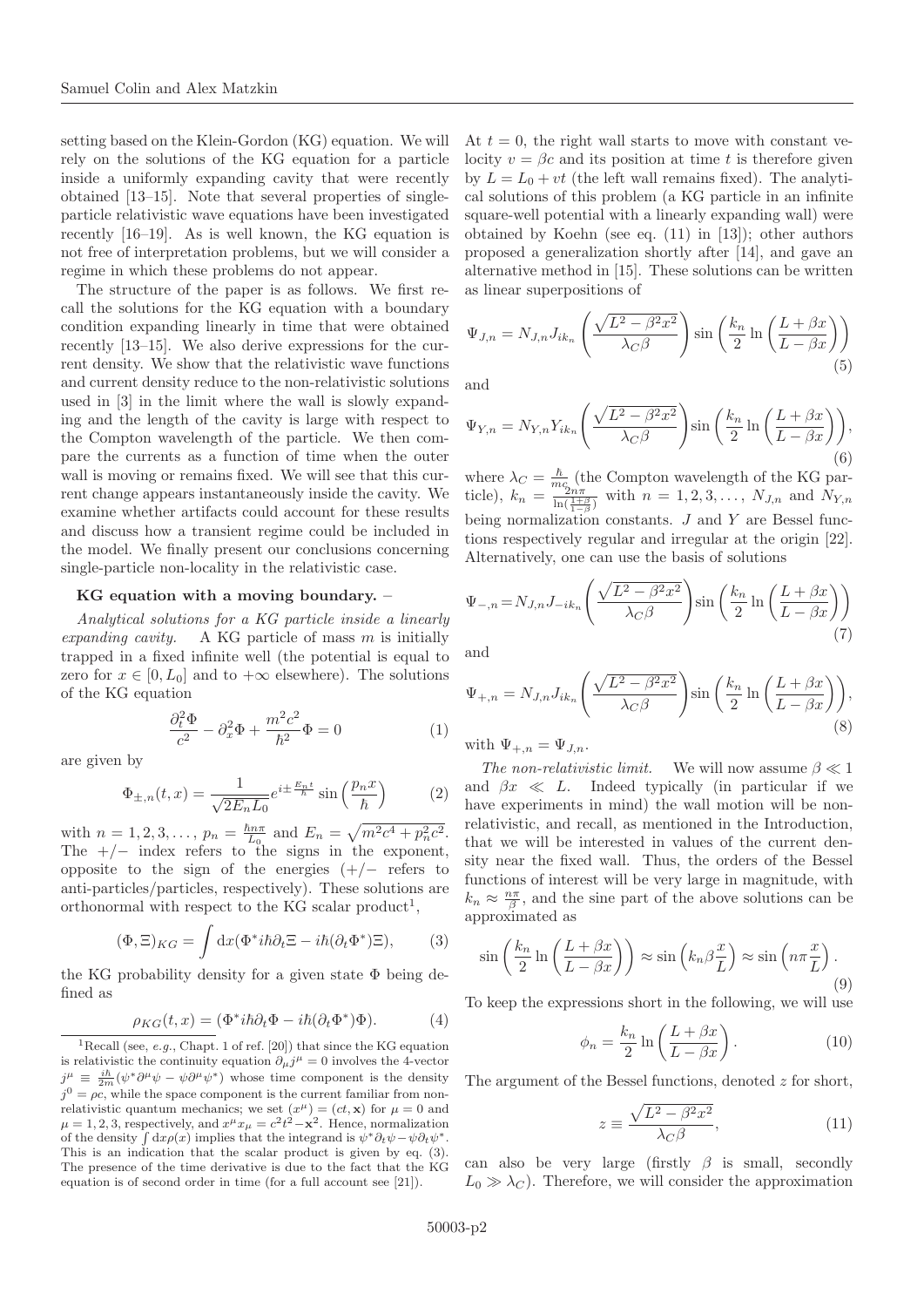for the Bessel functions of imaginary order in the limit where the argument is large and positive.

For that purpose, the functions  $\tilde{J}_{\nu}(z)$  and  $\tilde{Y}_{\nu}(z)$  (with real  $\nu$  and positive z) are introduced (see [23], sect. 3 for a starting point, then [24] and [22]) as

$$
\tilde{J}_{\nu} = \text{sech}\left(\frac{\pi}{2}\nu\right) \Re(J_{i\nu}), \quad \tilde{Y}_{\nu} = \text{sech}\left(\frac{\pi}{2}\nu\right) \Re(Y_{i\nu}). \tag{12}
$$

Thanks to the relations

$$
\mathfrak{R}(Y_{i\nu}) = \coth\left(\frac{\pi}{2}\nu\right)\mathfrak{I}(J_{i\nu}),
$$
  

$$
\mathfrak{I}(Y_{i\nu}) = -\tanh\left(\frac{\pi}{2}\nu\right)\mathfrak{R}(J_{i\nu}),
$$
 (13)

the functions  $J$  and  $Y$  can be expressed as

$$
J_{i\nu}(z) = \cosh\left(\frac{\pi}{2}\nu\right)\tilde{J}_{\nu}(z) + i\sinh\left(\frac{\pi}{2}\nu\right)\tilde{Y}_{\nu}(z) \qquad (14)
$$

and

$$
Y_{i\nu}(z) = \cosh\left(\frac{\pi}{2}\nu\right)\tilde{Y}_{\nu}(z) - i\sinh\left(\frac{\pi}{2}\nu\right)\tilde{J}_{\nu}(z). \tag{15}
$$

Employing the asymptotic expansions given in [24] (see eqs.  $(3.17)$  and  $(3.18)$  of [24]; details are given in the appendix) to second order, we obtain

$$
\tilde{J}_{\nu}(z) \approx \sqrt{\frac{2}{\pi z}} \left( \cos \left( z - \frac{\pi}{4} \right) + \frac{4\nu^2 + 1}{8z} \sin \left( z - \frac{\pi}{4} \right) \right), \quad (16)
$$

$$
\tilde{Y}_{\nu}(z) \approx \sqrt{\frac{2}{\pi z}} \left( \sin \left( z - \frac{\pi}{4} \right) - \frac{4\nu^2 + 1}{8z} \cos \left( z - \frac{\pi}{4} \right) \right). \quad (17)
$$

Using these forms in eq. (14), we obtain the following expressions:

$$
J_{i\nu}(z) \approx \cosh\left(\frac{\pi}{2}\nu\right) \sqrt{\frac{2}{\pi z}} \left(e^{i(z-\frac{\pi}{4})} \left[1 - i\frac{4\nu^2 + 1}{8z}\right]\right)
$$

$$
\approx \cosh\left(\frac{\pi}{2}\nu\right) \sqrt{\frac{2}{\pi z}} \left(e^{i(z-\frac{4\nu^2+1}{8z}-\frac{\pi}{4})}\right),\tag{18}
$$

and the analytical solutions (eqs. (8) and (7)) become

$$
\Psi_{+,n} \approx N_{+,n} \cosh\left(\frac{\pi}{2}k_n\right) \sqrt{\frac{2}{\pi z}} e^{i(z - \frac{4k_n^2 + 1}{8z} - \frac{\pi}{4})} \sin(\phi_n)
$$
\n(19)

and

$$
\Psi_{-,n} \approx N_{-,n} \cosh\left(\frac{\pi}{2}k_n\right) \sqrt{\frac{2}{\pi z}} e^{-i(z - \frac{4k_n^2 + 1}{8z} - \frac{\pi}{4})} \sin(\phi_n).
$$
\n(20)

Now let us show that the last expression (20), corresponding to particles (positive energies), indeed reduces to the solution of the Schrödinger equation given by  $[3,12]$ 

$$
\psi_n(t,x) = \sqrt{\frac{2}{L}} \exp\left(-\frac{i\pi^2 \hbar n^2 t}{2m L_0 L}\right) \exp\left(\frac{imvx^2}{2\hbar L}\right) \sin\left(\frac{n\pi x}{L}\right). \tag{21}
$$

First we note that the factor  $\sqrt{\frac{2}{\pi z}} \approx \sqrt{\frac{2}{\pi L}}$  when  $\beta \ll 1$ (justifying the factor  $\sqrt{\frac{2}{L}}$  in (21).) Secondly we have already pointed out that  $\sin(\phi_n) \approx \sin(\frac{n\pi x}{L})$  (hence the presence of  $\sin(\frac{n\pi x}{L})$  in (21)). Finally the imaginary exponential term  $z - \frac{4\nu^2 + 1}{8z}$  becomes in that limit  $\frac{mc^2t}{\hbar} - \frac{mvx^2}{2\hbar L} +$  $\frac{\hbar n^2 \pi^2 t}{2mL_0L}$  (the proof is given in the appendix).

Normalization. We want to compute the KG density (4) for the state

$$
\Psi_{-,n}(t,x) = N_{-,n} J_{-ik_n}(z) \sin(\phi_n).
$$
 (22)

We first note that the following relation

$$
\frac{\mathrm{d}J_{-i\nu}(z)}{\mathrm{d}z} = \frac{1}{2}(J_{-i\nu-1}(z) - J_{-i\nu+1}(z))\tag{23}
$$

holds although the orders of the Bessel functions are imaginary. Then, from the definition of the density (4), the previous relation and the following ones

$$
\partial_t z = \frac{c}{\lambda_C} \frac{L}{\sqrt{L^2 - \beta^2 x^2}} = \frac{cL}{\beta \lambda_C^2 z},
$$
  

$$
\partial_t \phi_n = \frac{-k_n \beta v x}{L^2 - \beta^2 x^2} = -\frac{k_n c x}{\lambda_C^2 z^2},
$$
(24)

obtained from (11) and (10), we find the density

$$
\rho_{KG}(t,x) = N_{-,n}^2 \hbar \sin^2(\phi_n) \frac{\partial z}{\partial t} \left[ 2\Im\mathfrak{m}\left( J_{-ik_n}(z) \frac{\mathrm{d}J_{ik_n}(z)}{\mathrm{d}z} \right) \right].
$$
\n(25)

In the non-relativistic limit, the above expression can be further approximated to

$$
\rho_{KG}(t,x) = N_{-,n}^2 \hbar \sin^2(\phi_n) \left(\frac{cL}{\beta \lambda_C^2 z}\right) \left[\frac{4}{\pi z} \left(\frac{1}{\cosh \frac{\pi k_n}{2}}\right)^2\right].
$$
\n
$$
\text{Using } z \approx \beta^{-1} \lambda^{-1} L \text{ we find that}
$$
\n
$$
(26)
$$

Using  $z \approx \beta^{-1} \lambda_C^{-1} L$ , we find that

$$
\int dx \rho_{KG}(t,x) = N_{-,n}^2 \frac{2\hbar c \beta}{\pi} \left(\frac{1}{\cosh\frac{\pi k_n}{2}}\right)^2.
$$
 (27)

Therefore, if we introduce  $C_{\pm,n}$  thanks to  $N_{\pm,n}$  =  $C_{\pm,n}\sqrt{\frac{\pi}{2\beta c\hbar}}\frac{1}{\cosh(\frac{\pi k_n}{2})}$ , the normalized states will read

$$
\Psi_{\pm,n}(t,x) = C_{\pm,n} \sqrt{\frac{\pi}{2\beta c\hbar}} \frac{1}{\cosh(\frac{\pi k_n}{2})} J_{\pm ik_n}(z) \sin(\phi_n)
$$
\n(28)

and we will have that  $C_{\pm,n} \approx 1$  in the non-relativistic limit.

Current density. The KG current density for a given state  $\Phi$  is defined as

$$
j_{KG}(t,x) = -\hbar c^2 (\Phi^* i \partial_x \Phi - i(\partial_x \Phi^*) \Phi). \tag{29}
$$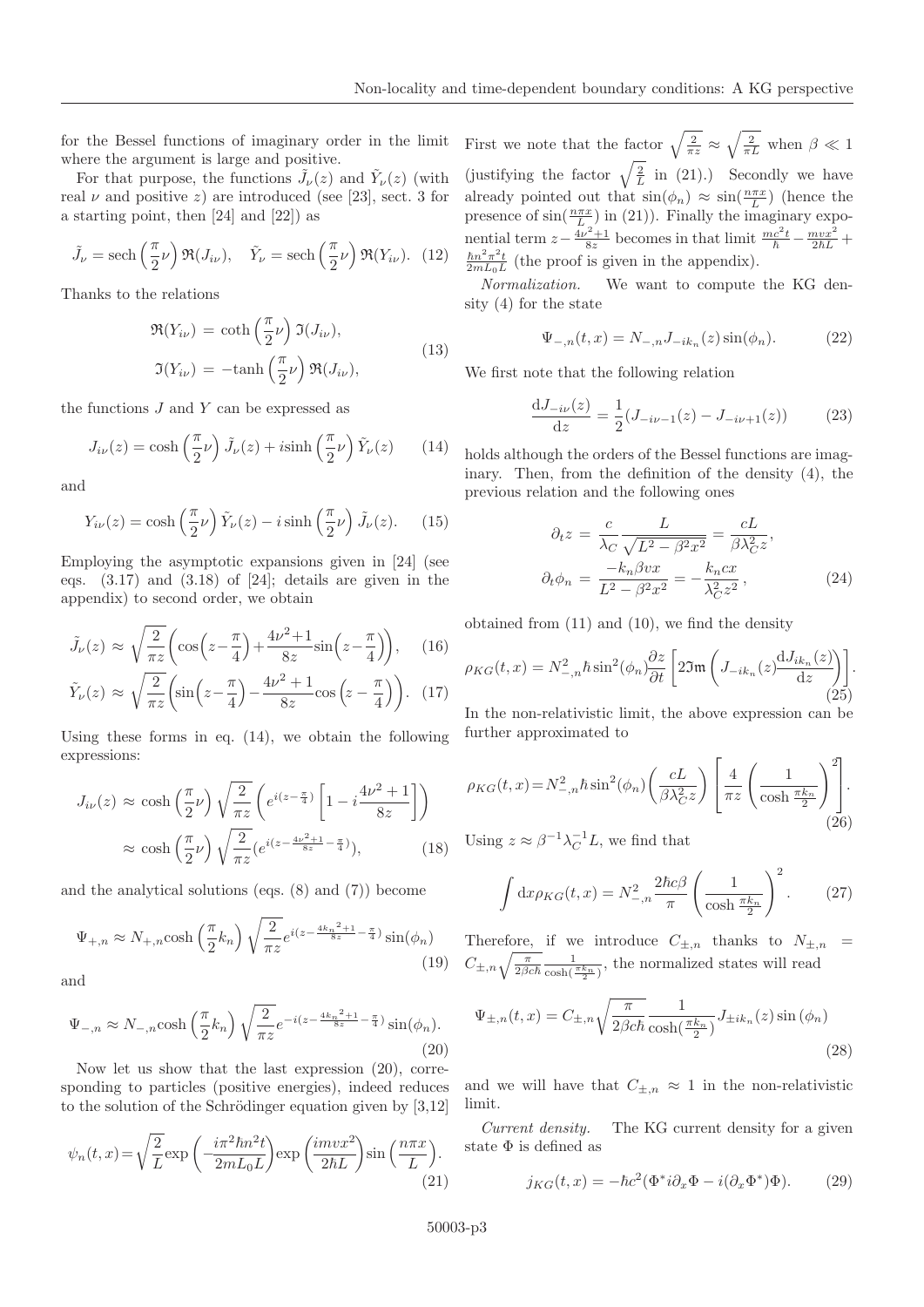Its computation for the state  $\Psi_{-,n}(t,x)$  is not much different from that of the KG probability density. First we have that

$$
\partial_x z = -\frac{1}{\lambda_C} \frac{\beta x}{\sqrt{L^2 - \beta^2 x^2}} = -\frac{x}{\lambda_C^2 z},
$$
  

$$
\partial_x \phi_n = \frac{k_n \beta L}{L^2 - \beta^2 x^2} = \frac{k_n L}{\beta \lambda_C^2 z^2}.
$$
 (30)

Next, thanks to  $(23)$ ,  $(28)$  and  $(30)$ ,  $(29)$  becomes

$$
-C_{-,n}^{2} \frac{\pi}{2\beta c\hbar} \frac{1}{\cosh^{2}(\frac{\pi k_{n}}{2})}
$$

$$
\times c^{2} \hbar \sin^{2}(\phi_{n}) \frac{\partial z}{\partial x} \left[2\Im(\mathbf{L}_{-ik_{n}}(z) \frac{\mathrm{d}J_{ik_{n}}(z)}{\mathrm{d}z})\right]. \quad (31)
$$

In the non-relativistic limit, the last expression becomes

$$
j_{KG}(t,x) \approx 2C_{-,n}^2 \frac{x\beta c}{L^2} \sin^2\left(\frac{n\pi x}{L}\right),\tag{32}
$$

which is the expression found in [3], provided  $C^2_{-,n} \to 1$ .

#### **Non-locality in the KG expanding cavity. –**

Current change. We examine here the effect of the expanding wall on the current density at the opposite side of the cavity. In order to do so, we assume that the cavity length can either be fixed (the length is denoted by  $L_0$ ), or in expansion, with the right wall moving at uniform velocity as in the previous section. In both cases, the KG particle is prepared in the state  $\Psi_{-,1}(t=0,x)$ , and the cavity length is tuned such that  $L(t = 0) = L_0$ . In the case the cavity is expanding, we know the later current to be given by eq. (29). We then compare this current  $(j_e)$ to the one  $(j_s)$  corresponding to the situation in which the well is static.  $j_s$  is obtained by expanding  $\Psi_{-,1}(0,x)$  on the energy eigenstates of the fixed-walls cavity,

$$
\Psi_{-,1}(t=0,x) = \sum_{n} c_n \Phi_{-,n}(t=0,x), \tag{33}
$$

where  $\Phi_{-,n}$  is given by eq. (2) and

$$
c_n = (\Phi_{-,n}, \Psi_{-,1})_{KG}
$$
  
=  $\int dx (\Phi_{-,n}^* i\hbar \partial_t \Psi_{-,1} + E_n \Phi_{-,n}^* \Psi_{-,1}).$  (34)

At later times, the wave function is given by  $\Psi_{-,1}(t,x)$ when the wall is expanding and by  $\sum_n c_n \Phi_{-,n}(t,x)$  for a stationary cavity. The resulting density currents  $j_e$  and  $j_s$  will therefore be different. Note that since we are in a non-relativistic regime, the anti-particles contribution is not expected to be significant, as we verify below. The next aspect to discuss is the choice of parameters and some related numerical aspects.



Fig. 1: The norm of the expansion coefficients  $c_n$  (eq. (34)) as a function of *n*. The maximum value is reached at  $n = 4551$ . We have that  $|c_{9000}/c_{4551}| = 0.0312, |c_{10000}/c_{4551}| = 2.6148 \times 10^{-5}$ and  $|c_{15000}/c_{4551}| = 5.7616 \times 10^{-7}$ 

Numerical aspects. To avoid any problem of interpretation of the Klein-Gordon equation, we work in the non-relativistic regime characterized by

$$
\beta \ll 1
$$
 and  $z \approx \frac{L_0}{\lambda_C \beta} \gg 1.$  (35)

As explained in the appendix, we cannot numerically use the approximations for the Bessel functions but need instead to rely on the exact forms. Since their values grow like  $\cosh(\frac{\pi\nu}{2}) \propto e^{\frac{\pi\nu}{2}}$  with  $\nu \approx n\pi/\beta$ ,  $\beta$  cannot be too small in order to keep the computations tractable. For this reason, we will set  $\beta = 0.01$ , which might be somewhat higher than a typical non-relativistic case but still abides by  $\beta \ll 1$ . We also need z to be large, implying  $L_0/(\beta \lambda_C)$  must be large.

Example. We consider the case

$$
m = 10^{-30} \text{ kg}, \quad L_0 = 10^{-6} \text{ m},
$$
  

$$
\beta = 0.01, \quad \text{hence} \quad z \approx 10^8.
$$
 (36)

We assume that the initial state is  $\Psi_{-,1}(t = 0, x)$ . It can be expanded over the static cavity eigenstates as per eq. (34). We can check that, as mentioned above, the anti-particles do not contribute: the scalar products  $b_n =$  $(\Phi_{+,n}, \Psi_{-,1})_{KG}$  are negligible (we have found that  $|b_n|$  <  $10^{-14}$  for all  $n < 15000$ ). In fig. 1 we plot the norm of the expansion coefficients  $c_n$ .

The presence probability density for  $\Psi_{-,1}(0,x)$  is almost identical to the one for  $\Phi_{-,1}(0,x)$  but contrary to  $\Phi_{-,1}(0,x), \Psi_{-,1}(0,x)$  has a large number of internal oscillations depending on the system mass and cavity properties (see fig. 2 for a plot of its real part).

Then we compare both currents in a space-time region which is space-like separated from the event  $(t = 0,$  $x = L_0$ ). This is illustrated in fig. 3 at  $t = 10^{-15}$  where the difference  $j_s(t = 10^{-15}, x) - j_e(t = 10^{-15}, x)$  is plotted in a small region representing the leftmost  $10^{-8}/10^{-6}$  fraction of the cavity near the fixed wall. A light signal emitted from the right wall would take at least  $(10^{-6}-10^{-8})/c =$  $3.3 \times 10^{-15}$  seconds to reach this region.

<sup>2</sup>This tuning is chosen because we require the initial state to be the same in both cases. Note that the preparation procedure does not have to be identical for both configurations, the requirement is that the initial state is the same.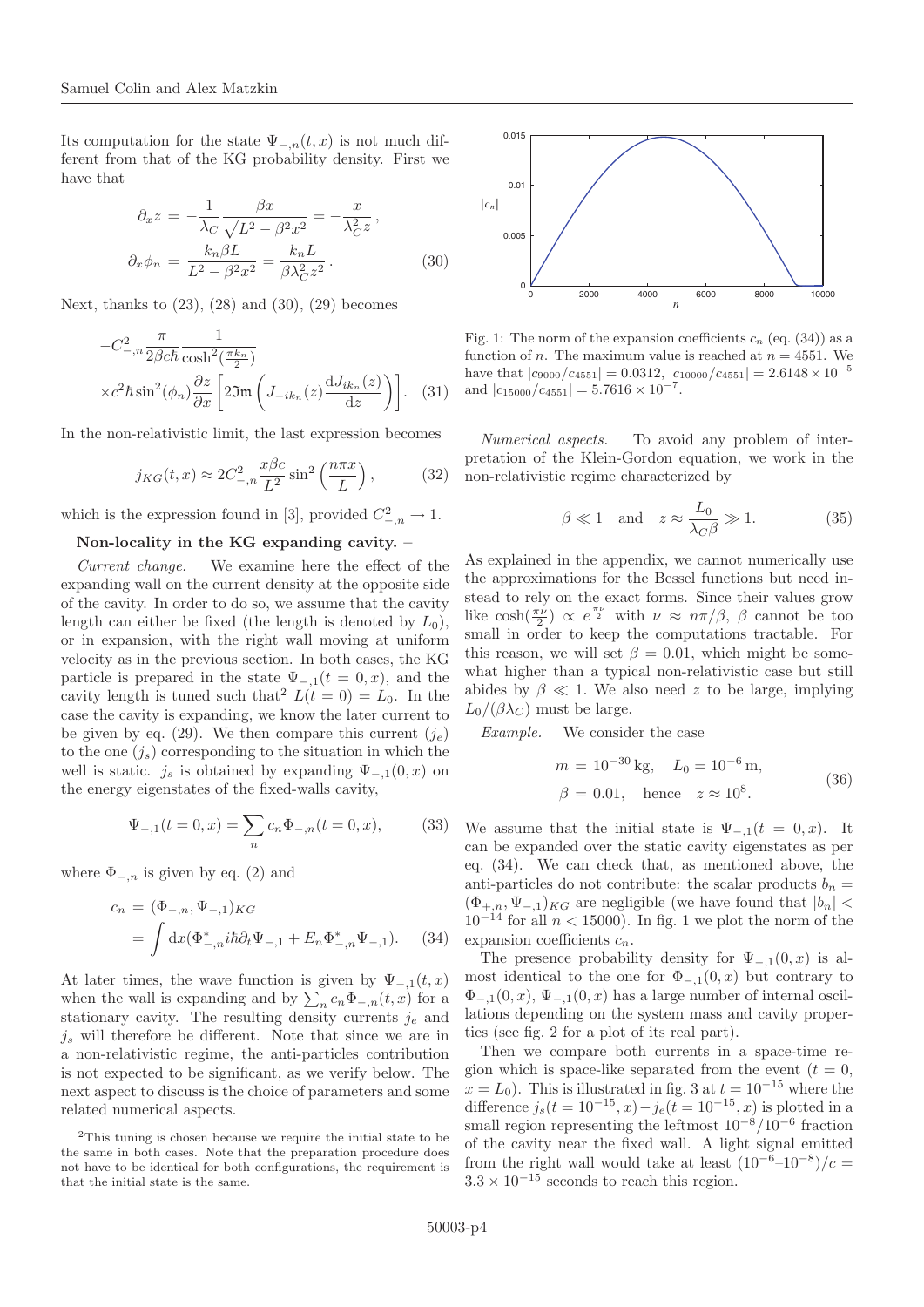

Fig. 2: A plot of the real part of  $\Psi_{-,1}(0,x)$  (eq. (7)), intended to show the large number of internal oscillations (about 500). The imaginary part behaves in a similar way.



Fig. 3: Difference between the currents  $j_s$  and  $j_e$  at  $t = 10^{-15}$  s in a region  $[0, 10^{-8} \text{ m}]$  causally disconnected from the event  $(0, L_0).$ 

For the figure, we have varied the number of steps for the numerical integration needed for the computation of the  $c_n$ (the largest number of steps being 200000) and  $n_{max}$  (we have used 10000 and 15000); all runs gave almost identical curves. The relative difference between the currents  $j_e$  and  $j_s$  at  $x = 10^{-8}$  m is of the order of 2%, while the relative difference between the box lengths at  $t = 0$  and  $t = 10^{-15}$  s is of the order of 0.3%.

**Discussion. –** The present results confirm the nonlocal character of the quantum state in a relativistic setting: although the cavity is prepared in the same state at  $t = 0$ , an observer located near the left wall  $(x = 0)$  can discriminate as soon as  $t > 0$  whether the right wall is static or expanding by monitoring the local current density. This does not depend on the cavity size, so the right wall movement is seen to affect the current density even if it lies in a space-like separated region (recall that the Hamiltonians in the static and moving cases are identical except in the region beyond  $x = L_0$ ).

As argued in ref. [3], this effect —if it is physical, as we discuss below— could in principle be used to communicate supraluminally. Indeed, the protocol employed in [3], based on weak measurements, remains essentially the same in the present case: a weak unitary interaction coupling

the momentum of the particle in the cavity to a pointer takes place near  $x \approx 0$ . This unitary interaction is immediately followed by a measurement of the position at the same point. If the position measurement succeeds, the pointer shifts by a quantity proportional to the real part of the weak value of the momentum  $P^w$ , defined by

$$
P^{w} = \frac{m j_{\psi}(t, x)}{|\psi(t, x)|^{2}} - i\hbar \frac{\partial_{x}(|\psi(t, x)|^{2})}{2|\psi(t, x)|^{2}}.
$$
 (37)

This definition of the weak value is characteristic of the non-relativistic formalism and cannot be extended straightforwardly to relativistic wave functions. However, we are here in the non-relativistic regime, and we have shown above that  $j_{\psi}(t,x) \approx j_{KG}(t,x)$  and  $|\psi(t,x)|^2 \approx$  $\rho_{KG}(t, x)$  (see eqs. (32) and (21), respectively). So from an operational point of view, the weak measurement made on a relativistic particle in the non-relativistic regime will result in a shift proportional to  $P<sup>w</sup>$  and directly depending on the current density.

While there is no doubt that the present relativistic model gives rise to supraluminal communication and signaling, whether the model is physical can be questioned. The most obvious culprit in the non-relativistic framework was that the basis expansion akin to eq. (33) in principle includes states with arbitrarily high energies (leading to arbitarily high velocities). This issue does not appear in our relativistic framework: by definition the velocity associated with the states in the expansion (33) is bounded by c. Actually in the numerical illustration we have given, we see from fig. 1 that the expansion should include states up to  $n \approx 10000$ . Since by eq. (2)  $p_n \approx n\pi\hbar/L_0 = mu/\sqrt{1-(u/c)^2}$ , where u is the velocity associated to the plane wave of momentum  $p_n$ , we have here  $u/c \approx 1.1 \times 10^{-2}$  for  $n = 10000$ .

Another possible artifact could come from the breakdown of the single particle picture that occurs when energies are sufficiently large so that particle creation becomes possible. We do not see any obvious reason to question the single-particle picture here: first, the Klein paradox can be avoided in our infinite well [25]; second, as we have just seen, even the highest contributing energy eigenstate of the fixed wall cavity  $(n = 10000)$  yields a value for  $p/mc \approx 10^{-2}$  reasonably below the particle creation threshold. A related issue is the apparent violation of causality for a Klein-Gordon particle when the initial state is tightly localized [26]. It has been argued [27] that this violation, that would, as in our case, give rise to signaling, is not physical, as it requires exponential localization that is not compatible with solutions of wave equations such as the Klein-Gordon equation. In the present problem the particle is not tightly localized (the cavity can be arbitrarily long), and our observation relies on solutions of the KG equation.

Since there is no obvious artifact that could account for this relativistic non-local effect, it seems the model itself must be questioned. Indeed, the wave function, be it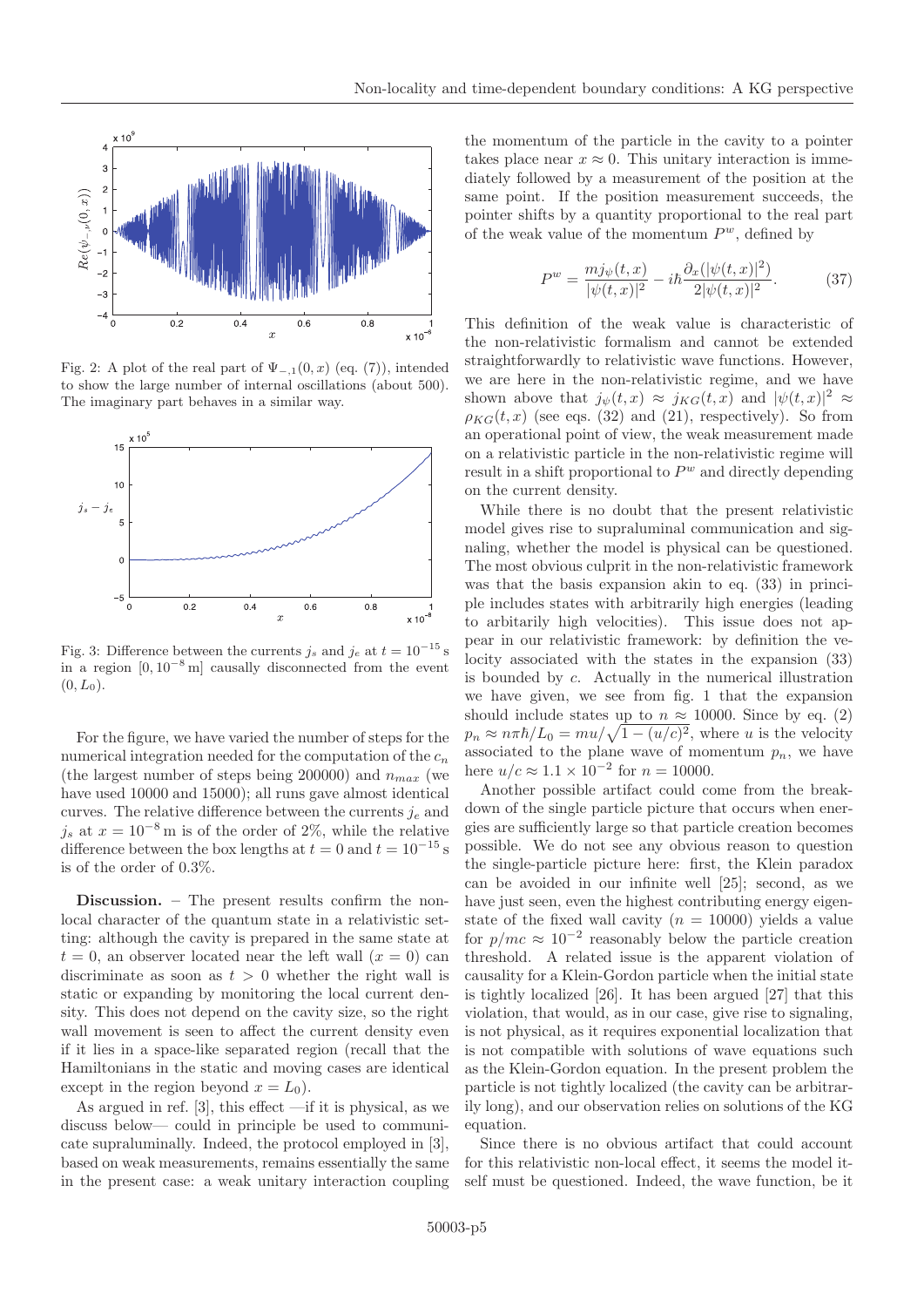a relativistic wave function, is globally defined throughout configuration space —here throughout the entire cavity. If the potential changes at one end of the cavity, the wave function readjusts throughout the cavity instantaneously. It is well known [28] that a sudden change in the potential or in the boundary conditions gives rise to a transient regime. The problem here is that we are not making an approximation that could be fixed in order to account for the transient regime (other than by including an ad hoc prescription to account for retarded effects when the wall moves). Instead, it appears that the model itself needs to be modified: for instance, we might need to model the moving wall otherwise than by a time-dependent infinite potential, for example by a field interacting with the system through exchange particles. A quantum field treatment of the present problem would therefore be instructive.

**Conclusion. –** To sum up, we have investigated a Klein-Gordon particle in an expanding cavity. We have shown that a curious form of single-particle non-locality previously studied with the Schrödinger equation subsists in a relativistic setting. Contrary to the case computed with the non-relativistic formalism, we have not identified any obvious artifacts that could account for the results. If we discard the possibility of this effect being physically real (given that this form of non-locality gives rise to signaling), our results lead to the conclusion that a relativistic model based on a local potential affecting a wave function defined over an extended region fails to capture correctly the dynamics. Investigating additional examples as well as a quantum-field–based treatment would be helpful in understanding the implications of the present results.

#### **Appendix. –**

KG solutions: asymptotic expansion. The functions  $\tilde{J}_{\nu}(z)$  and  $\tilde{Y}_{\nu}(z)$  given by eq. (12) admit the following expansion (see eqs.  $(3.17)$  and  $(3.18)$  of  $[24]$ ):

$$
\tilde{J}_{\nu}(z) = \sqrt{\frac{2}{\pi z}} \left( \cos \left( z - \frac{\pi}{4} \right) \sum_{s=0}^{s=\infty} (-1)^s \frac{A_{2s}(i\nu)}{z^{2s}} -\sin \left( z - \frac{\pi}{4} \right) \sum_{s=0}^{s=\infty} (-1)^s \frac{A_{2s+1}(i\nu)}{z^{2s+1}} \right) \tag{A.1}
$$

and

$$
\tilde{Y}_{\nu}(z) = \sqrt{\frac{2}{\pi z}} \left( \sin \left( z - \frac{\pi}{4} \right) \sum_{s=0}^{s=\infty} (-1)^s \frac{A_{2s}(i\nu)}{z^{2s}} + \cos \left( z - \frac{\pi}{4} \right) \sum_{s=0}^{s=\infty} (-1)^s \frac{A_{2s+1}(i\nu)}{z^{2s+1}} \right), \quad (A.2)
$$

where  $A_s$  is defined as (see eq. (4.02) of Chapt. 7 in [22])

$$
A_s(\nu) = \frac{(4\nu^2 - 1)(4\nu^2 - 3^2)\dots\{4\nu^2 - (2s - 1)^2\}}{s!8^s}.
$$
\n(A.3)

These relations are useful as  $z \to \infty$ ; then to lowest order, we obtain

$$
\tilde{J}_{\nu}(z) \approx \sqrt{\frac{2}{\pi z}} \cos \left(z - \frac{\pi}{4}\right) \text{ and}
$$
\n
$$
\tilde{Y}_{\nu}(z) \approx \sqrt{\frac{2}{\pi z}} \sin \left(z - \frac{\pi}{4}\right).
$$
\n(A.4)

Note that these expressions do not depend on  $\nu$ . Now we start from  $(5)$ , we express the J function in terms of  $\tilde{J}$  and  $\hat{Y}$  (14) and we use the approximation (A.4). After doing that, since  $\cosh(\frac{\pi}{2}\nu) \approx \sinh(\frac{\pi}{2}\nu)$  for large  $\nu$ , we find that

$$
\Psi_{J,n} \approx N_{J,n} \cosh\left(\frac{\pi}{2}k_n\right) \sqrt{\frac{2\beta\lambda_C}{\pi\sqrt{L^2 - \beta^2 x^2}}}
$$
\n
$$
\times e^{+i\left(\frac{\sqrt{L^2 - \beta^2 x^2}}{\beta\lambda_C} - \frac{\pi}{4}\right)} \sin\left(\frac{n\pi x}{L}\right)
$$
\n
$$
\approx N_{J,n} \cosh\left(\frac{\pi}{2}k_n\right) \sqrt{\frac{2\beta\lambda_C}{\pi L}} e^{i\frac{L_0}{\beta\lambda_C}}
$$
\n
$$
\times e^{+i\frac{mc^2 t}{\hbar}} e^{-i\frac{\pi}{4}} \sin\left(\frac{n\pi x}{L}\right) \tag{A.5}
$$

(and similarly for  $\Psi_{Y,n}$ ). Therefore, this amounts to what is called the ultra non-relativistic limit. Note that it is better to use the functions  $J_{i\nu}(z)$  sin $(\phi_n)$  and  $J_{-i\nu}(z)$  sin $(\phi_n)$ , which is also the basis used in [15], as they form the right basis for the emergence of non-relativistic solutions.

If we take the next terms in the series  $(A.1)$  and  $(A.2)$ , we will obtain the standard non-relativistic limit. The approximations for (A.1) and (A.2) become

$$
\tilde{J}_{\nu}(z) \approx \sqrt{\frac{2}{\pi z}} \left( \cos \left( z - \frac{\pi}{4} \right) + \frac{4\nu^2 + 1}{8z} \sin \left( z - \frac{\pi}{4} \right) \right),
$$
\n(A.6)\n
$$
\tilde{Y}_{\nu}(z) \approx \sqrt{\frac{2}{\pi z}} \left( \sin \left( z - \frac{\pi}{4} \right) - \frac{4\nu^2 + 1}{8z} \cos \left( z - \frac{\pi}{4} \right) \right).
$$
\n(A.7)

Using  $(A.6)$  and  $(A.7)$  in  $(14)$ , we obtain the following expression:

$$
J_{i\nu}(z) \approx \cosh\left(\frac{\pi}{2}\nu\right) \sqrt{\frac{2}{\pi z}} \left(e^{i(z-\frac{\pi}{4})}\left[1 - i\frac{4\nu^2 + 1}{8z}\right]\right)
$$

$$
\approx \cosh\left(\frac{\pi}{2}\nu\right) \sqrt{\frac{2}{\pi z}} \left(e^{i(z-\frac{4\nu^2+1}{8z}-\frac{\pi}{4})}\right), \tag{A.8}
$$

and the analytical solutions become eqs. (19) and (20).

Non-relativistic limit of the KG solutions in an expanding well. In order to show that eq. (20) reduces to the solution of the Schrödinger equation  $(21)$  in the nonrelativistic limit, we need to examine the imaginary exponential of eq. (20). What does the argument  $z - \frac{4\nu^2 + 1}{8z}$ become in the non-relativistic limit? The terms coming from z are equal to

$$
\frac{L_0}{\lambda_C \beta} + \frac{mc^2t}{\hbar} - \frac{mvx^2}{2\hbar L} + \cdots.
$$
 (A.9)